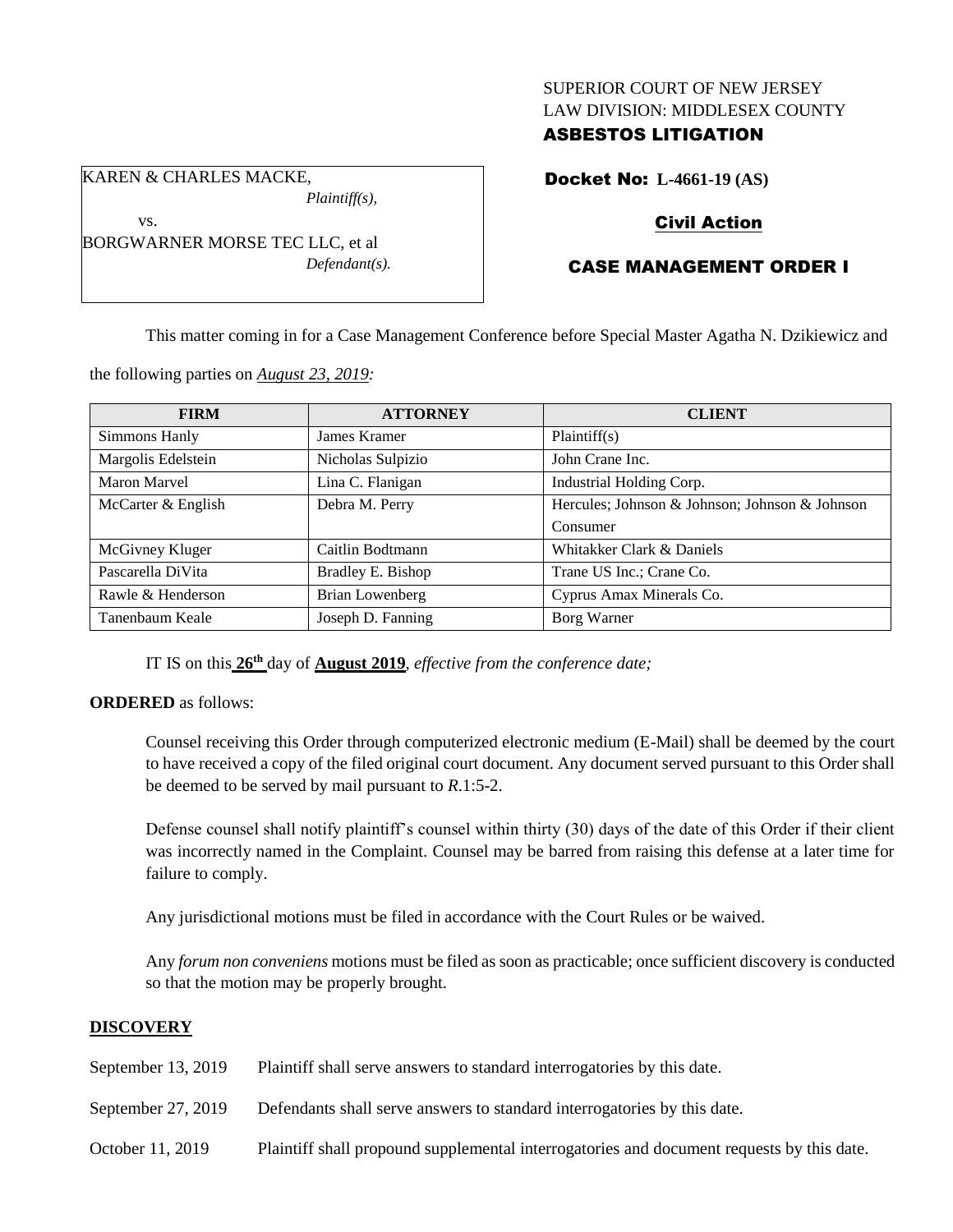| November 11, 2019 | Defendants shall serve answers to supplemental interrogatories and document requests by this<br>date.                                                                                                       |
|-------------------|-------------------------------------------------------------------------------------------------------------------------------------------------------------------------------------------------------------|
| October 11, 2019  | Defendants shall propound supplemental interrogatories and document requests by this date.                                                                                                                  |
| November 11, 2019 | Plaintiff shall serve answers to supplemental interrogatories and document requests by this<br>date.                                                                                                        |
| December 16, 2019 | Fact discovery, including depositions, shall be completed by this date. Plaintiff's counsel shall<br>contact the Special Master within one week of this deadline if all fact discovery is not<br>completed. |
| January 13, 2020  | Depositions of corporate representatives shall be completed by this date.                                                                                                                                   |

### **EARLY SETTLEMENT**

| February 14, 2020 | Settlement demands shall be served on all counsel and the Special Master by this date. |
|-------------------|----------------------------------------------------------------------------------------|
|-------------------|----------------------------------------------------------------------------------------|

### **MEDICAL EXPERT REPORT**

- September 13, 2019 Plaintiff shall serve executed medical authorizations (along with answers to interrogatories) by this date.
- December 31, 2019 Plaintiff shall serve medical expert reports by this date.
- December 31, 2019 Upon request by defense counsel, plaintiff is to arrange for the transfer of pathology specimens and x-rays, if any, by this date.
- February 14, 2020 Defendants shall identify its medical experts and serve medical reports, if any, by this date. In addition, defendants shall notify plaintiff's counsel (as well as all counsel of record) of a joinder in an expert medical defense by this date.

#### **LIABILITY EXPERT REPORTS**

- December 31, 2019 Plaintiff shall identify its liability experts and serve liability expert reports by this date or waive any opportunity to rely on liability expert testimony.
- February 14, 2020 Defendants shall identify its liability experts and serve liability expert reports, if any, by this date or waive any opportunity to rely on liability expert testimony.

#### **SUMMARY JUDGMENT MOTION PRACTICE**

- February 14, 2020 Plaintiff's counsel shall advise, in writing, of intent not to oppose motions by this date.
- February 28, 2020 Summary judgment motions shall be filed no later than this date.
- March 27, 2020 Last return date for summary judgment motions.

#### **ECONOMIST EXPERT REPORTS**

December 31, 2019 Plaintiff shall identify its expert economists and serve expert economist report(s), if any, by this date or waive any opportunity to rely on economic expert testimony.

 $\_$  , and the set of the set of the set of the set of the set of the set of the set of the set of the set of the set of the set of the set of the set of the set of the set of the set of the set of the set of the set of th